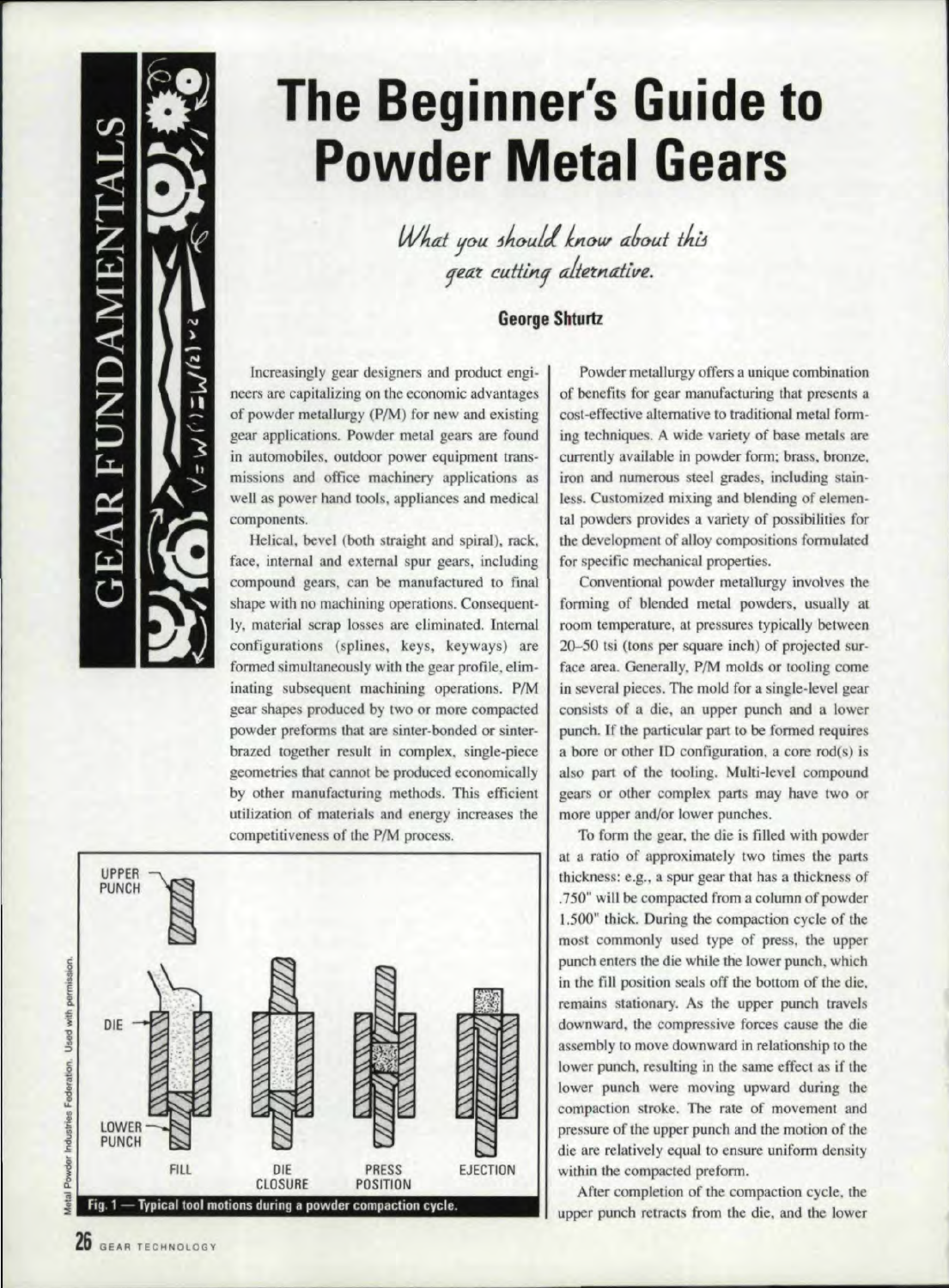punch initiates an upward motion, ejecting the preform from the die. (See Fig. 1.) The compacted preform is the exact shape of the final part. Depending on the final part shape, secondary operations may be required.

The shape of the compacted preform is determined by the shape of the tooling and the axial motion of the compaction press. Two main factors influence part design: the flow behavior and characteristics of the metal powders and the movement of the tools within the pressing cycle. Metal powders do not flow hydraulically, and the allowance for friction between the powder particles themselves and with the moving tool members must be factored in the final P/M part design. The pressing action from both top and bottom largely governs the shape, length and dimensional details of the preform.

The compacted preform then must be thermally processed or sintered, Sintering is the metallurgical bonding of the powder particles at a temperature 'below the melting poim of the base material. Sintering at temperatures of approximately 2050°F produces tensile properties from 18,000-90.000 psi, depending om material composition. The addition of heat treatment can increase the ultimate tensile properties of a single, compacted/sintered component to 130,000 psi. and higher. Depending on the required mechanical and physical properties and dimensional specifications, the gear may be complete at the end of the compact-sinter cycle or after heat treatment if required.

#### Designing P/M Gears

Six major factors need to be taken into consideration when designing a new or existing gear for the P/M process.

1. The configuration of the gear should allow for ejection from the die. While P/M is considered a net-shape technology, some features must be eliminated from the final part design or added through secondary machining operations because they would inhibit. ejection of the preform from the die. For example. undercuts, reverse angles, details at right angles to the direction of pressing (for example, holes or grooves), threads. diamond knurls and re-entrant angles, all might interfere with smooth ejection.

**2. The configuration of the gear should allow** for movement of the metal powders throughout *the tool members during the compaction cycle.* As mentioned previously, metal powders do not flow hydraulically. Therefore extremely thinwalled sections, very narrow grooves and deep counrerbores should be avoided because metal powders will not fill these parts of a die cavity.

*3. The configuration of the gear.should allow* for "practical" tooling. Tooling life can be improved and production efficiencies enhanced by avoiding narrow deep grooves, very sharp edges, complete spherical profiles and knife-thin tool thicknesses. Often design simplification of these features will allow for a more robust or "practical" set of compaction tools without adding machining operations. Another consideration for gear desjgn is to maintain sufficient clearance between the ID and the root diameter, which can range from .035" on small pinions to .300" for more demanding applications.

4. The configuration of the gear should limit the changes in section thickness. P/M processes work very well with compound gear geometries, Because the gear profiles are formed during compaction within the tooling, complex compound gears such as gear-pinion and spur-face combinations are well within the capability of the process. Uniform density and high strength is best. achieved by limiting the number of section thickness changes (levels) that are designed into the preform. The number of levels a part may have is determined by the specific type of compaction press and/or the design of the compaction tooling.

5. The configuration of the gear should min*imize right angle intersections.* Radii should be incorporated at right angle intersections of section thickness changes. These radii improve the integrity of the preform. Gear engagement should be designed to occur above the radius. Often



## George Shturtz

*IS the general sales man· agel' for Carbon, City Products.* Sr. *Marys. PA. suppliers of powder metal components.*